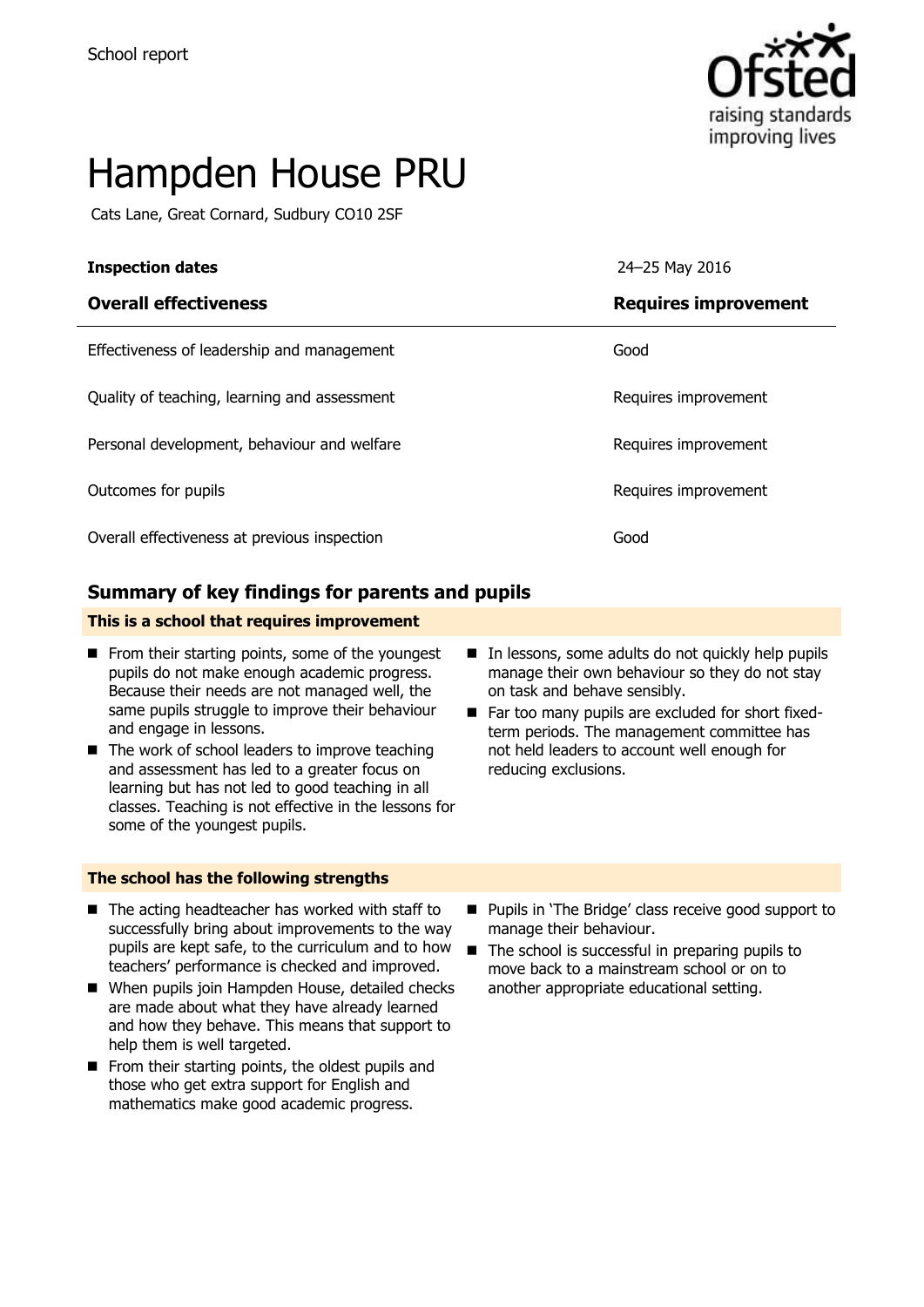

# **Full report**

#### **What does the school need to do to improve further?**

- **IMPROVE THE QUALICE OF THE AUTOMORY CONTROVERY IN THE IMAGE IN THE IMAGE IN THE IMAGE SUPPRES** 
	- ensuring that teaching in key stage 2 meets pupils' learning and behaviour needs
	- ensuring that all staff receive the training they need to confidently intervene in lessons to keep pupils focused on their learning
	- providing pupils with feedback that helps move their learning on quickly
	- raising the standard of teaching where staff do not have the specific subject expertise necessary to  $\frac{1}{2}$ ensure that teaching is good.
- Improve the quality and impact of leadership and management by:
	- increasing the amount of challenge made to senior leaders, by the management committee, so that the quality of teaching and pupil outcomes improve quickly
	- implementing strategies to better manage pupils' behaviour so that the use of short-term exclusions is reduced dramatically.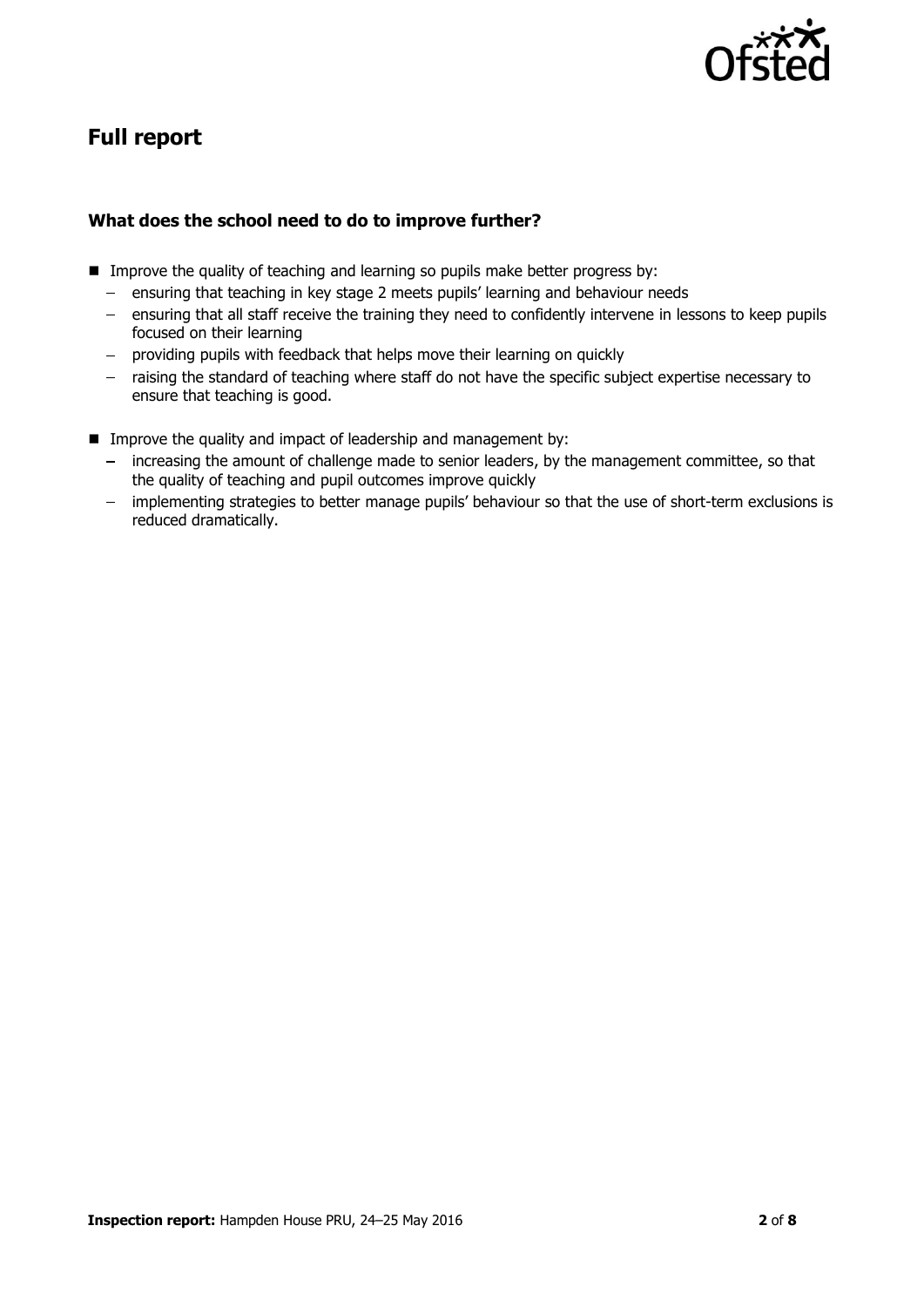## **Inspection judgements**



#### **Effectiveness of leadership and management is good**

- The acting headteacher has brought a sense of calm and purpose to the work of the school, which has led to a greater focus on keeping pupils safe and making sure that they learn in lessons.
- Following the previous inspection, senior leaders did not keep safeguarding policies up to date. The acting headteacher quickly took action to revise and improve safeguarding policies and procedures. Regular detailed checks are made on safeguarding processes and staff training is in place.
- Staff speak very positively about the leadership team and particularly the acting headteacher. They are confident that the changes made in the last year have led to good improvements in how well pupils are taught and how they are kept safe. Inspectors found evidence that proves this to be the case.
- The acting headteacher has set targets for staff performance because there were none when he took up his post. These targets are appropriately focused on pupil outcomes and the most important elements of teaching that need to improve.
- Work to improve the quality of teaching has, in part, been successful because the acting headteacher has changed the way the classes are organised. Staff are effectively deployed to teach small groups. 'The Bridge' class has been established to support the most vulnerable pupils.
- The acting headteacher has been successful in improving the curriculum. There is an appropriate focus on English and mathematics alongside a focus on improving pupils' social skills and behaviour. Pupils experience a broad and balanced curriculum. Some subjects are not taught well enough because staff do not have the necessary specific subject expertise
- The work of the school to prepare pupils for life in modern Britain is good. Pupils have the opportunity to learn about different faiths and cultures and about what it means to be British. The opportunities they have to participate in raising funds for charities help them to understand the lives of others. For example, they sprayed their hair pink when they joined the 'Wear it Pink' campaign for Breast Cancer Support.
- Good use is made of the extra funding received to support disadvantaged pupils. All pupils, for example, have access to a school counsellor to address historical barriers to learning and their attitudes to school. This money is also used to help pupils experience outdoor pursuits such as swimming or fishing to build up their confidence and resilience.
- The physical education and sport premium funding, received to support primary-aged pupils, is used to purchase extra resources to enhance teaching. It has also been used to employ a qualified sports coach to work alongside staff teaching physical education. While the quality of provision is improving, the use of this funding has not led to pupils experiencing any extra opportunities to participate or excel in sport.
- **The governance of the school** 
	- The size of the management committee has been increased and new members bring appropriate educational experience to their work. This has led to more challenging questions being asked about how well the school is doing.
	- Increasingly detailed information about the academic achievement of pupils is shared with the management committee. This is being used to track the impact of the changes and improvements in provision and of the use of additional funding, for example the pupil premium.
	- The management committee does not hold the acting headteacher to account about the number of exclusions so these remain too high.
	- The management committee is well aware of the inconsistencies in the quality of teaching. While it holds the acting headteacher to account, this has not been effective enough to ensure consistently good teaching in all lessons.
- The arrangements for safeguarding are effective. Policies and procedures are appropriate and checks are made to ensure that staff are suitable to work with children and young people. Staff pay particular attention to managing the welfare of pupils and work effectively with wider agencies, where necessary, to support pupils at risk. Training in the 'Prevent' duty, to make sure staff can identify the risks of radicalisation to vulnerable pupils, is in place.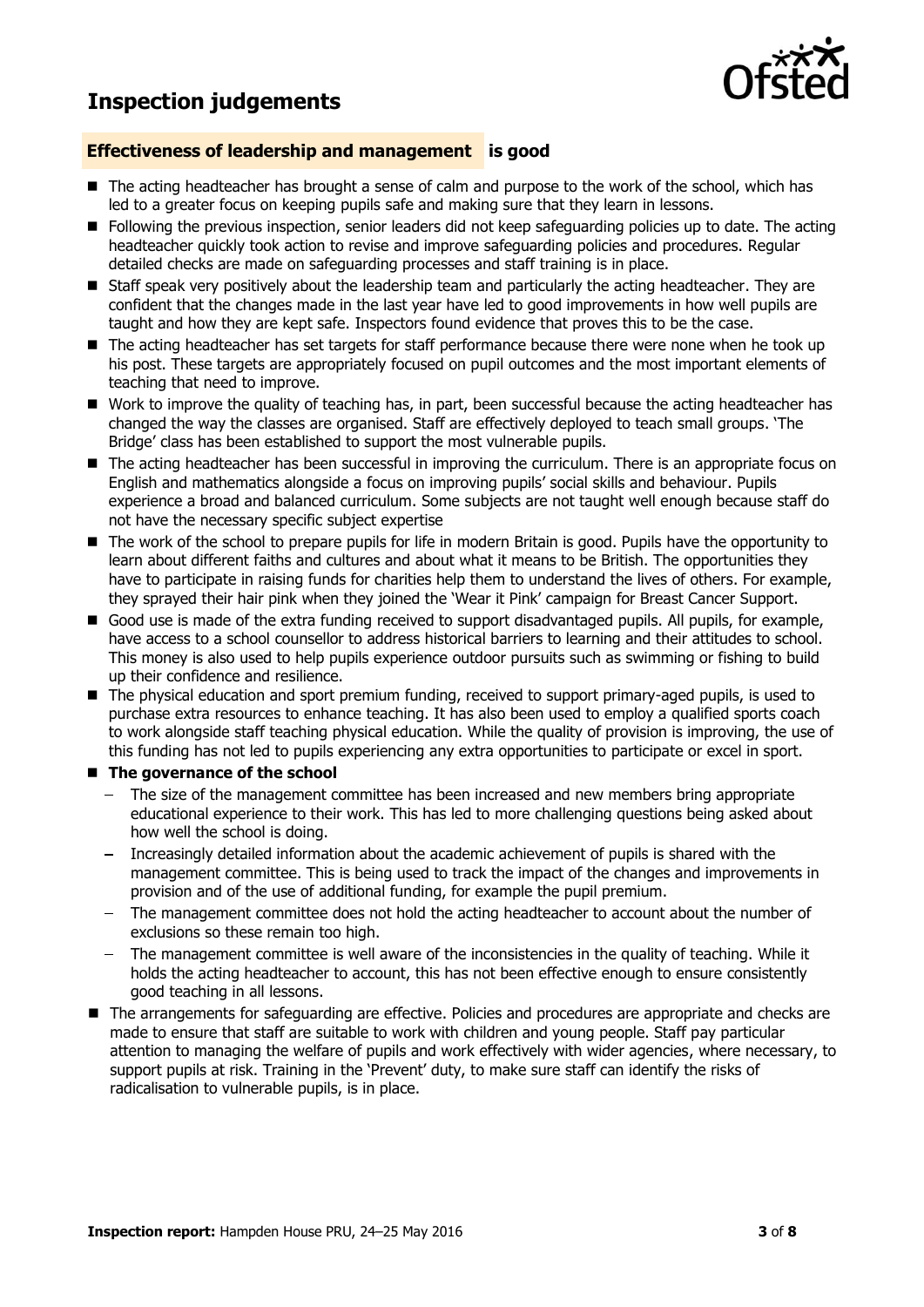

#### **Quality of teaching, learning and assessment requires improvement**

- There is a marked difference in the quality of teaching across the different teaching groups. Teaching in lessons for the oldest pupils is often good. This is not the case in some lessons for the youngest pupils, where teaching is not good enough.
- Teaching is best when all teachers and support staff understand when they should step in and support or challenge pupils. Sometimes, the timing of intervention is too slow and pupils become upset and off task. There are also occasions when support from adults is too confrontational, so pupils stop learning and their behaviour deteriorates.
- Teaching across different subjects varies. While it is stronger in English and mathematics, teachers do not always have the level of expertise they need to teach some other subjects well enough.
- The school's marking policy has not been updated for some time. Senior leaders recognise that some teachers' marking, and the feedback it gives pupils about their learning, is not effective and needs to improve.
- Some of the most effective teaching takes place in small groups. In these, thorough checks on what pupils know and understand regularly take place. Teaching is then skilfully tailored to ensure that pupils are given just enough challenge so that they feel confident to have a go and make progress in their learning.
- **Pupils in 'The Bridge' class experience good teaching. They are given a programme of lessons that help** them to build their self-confidence and manage their behaviour so that they are more ready to learn.

#### **Personal development, behaviour and welfare requires improvement**

#### **Personal development and welfare**

- The school's work to promote pupils' personal development and welfare requires improvement because strategies to engage pupils in learning and in improving their behaviour are not effective in all classes.
- **Pupils know how to keep safe and understand what bullying is. They are not always effectively supported** to manage their own behaviour so that they avoid being involved in instances of bullying.
- The school's work to support pupils' emotional well-being in 'The Bridge' class is successful. It is a strength of the school's work because it enables pupils to manage their difficulties and re-engage with learning.
- **Staff work effectively with wider agencies to ensure that pupils at risk are supported to keep safe and** overcome their difficulties.

#### **Behaviour**

- The behaviour of pupils requires improvement. Behaviour in lessons can quickly change. Pupils can be calm and focused on their work and then suddenly feel under pressure or become upset. When this happens, pupils' behaviour very quickly deteriorates. They only get back on track with their learning when adults notice and effectively intervene to support and challenge them. This timely intervention from adults does not always happen well or quickly enough.
- **F** Following his arrival at the school, the acting headteacher used exclusions to demonstrate that he would not accept pupils' poor behaviour. This use of exclusions continues, is not always appropriate and is used far too regularly.
- Overall attendance rates fluctuate significantly because of the small numbers of pupils. Inspectors found that while attendance is often not good enough, for many pupils it shows sustained improvement.
- When pupils arrive at Hampden House they often have a history of poor behaviour. From this starting point their behaviour improves. Currently some of the best behaviour is seen in lessons for the oldest pupils.
- Pupils who are taught in 'The Bridge' class make good progress in improving both their attitudes and behaviour.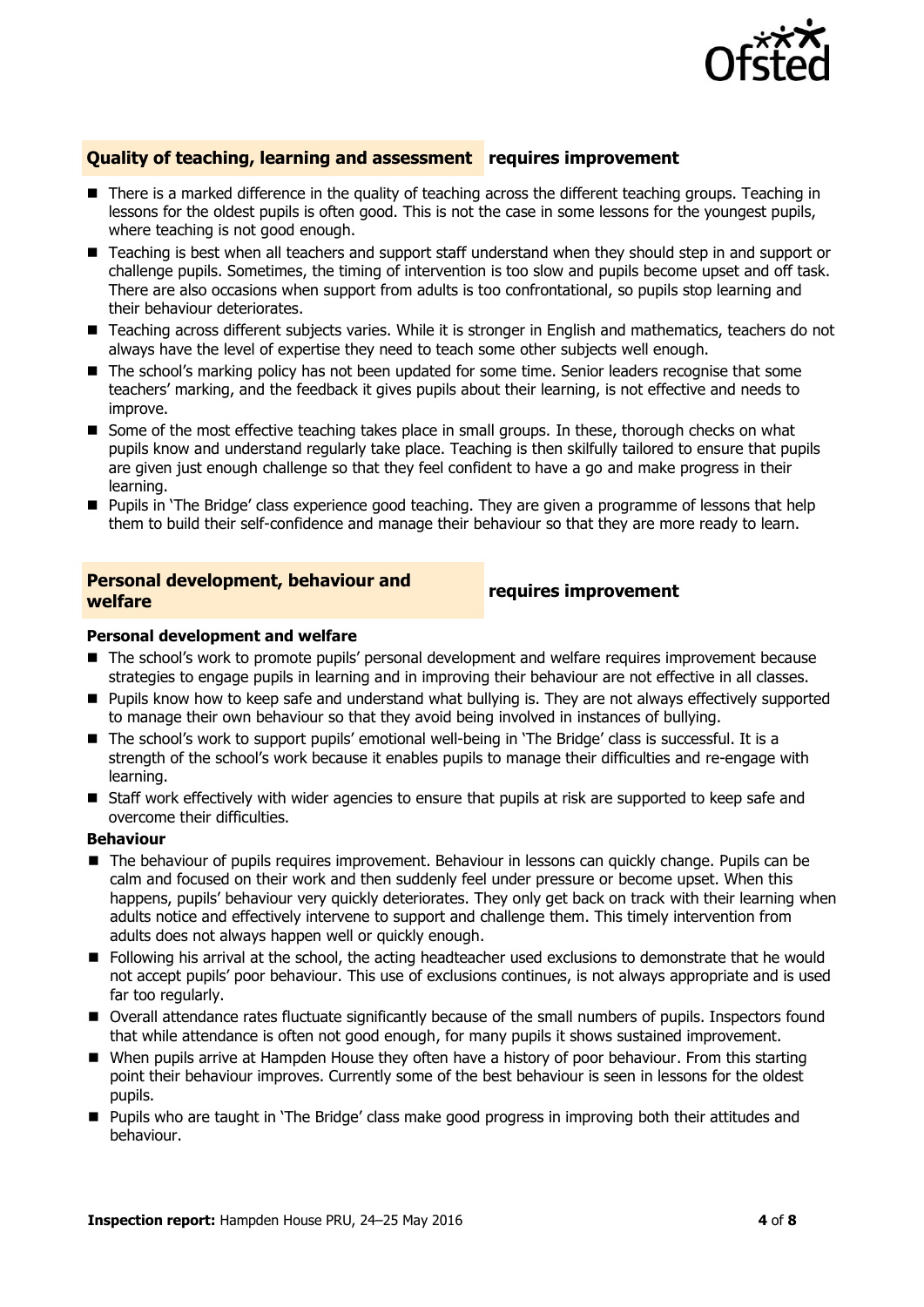

#### **Outcomes for pupils require improvement**

- **Pupils have very low starting points when they join Hampden House, often because they have had** periods of time when they have not attended school or have struggled to engage with learning because of poor behaviour. Many of the pupils have previously attended another pupil referral unit.
- Detailed checks are made about what pupils have already learned when they join the school. Pupils' skills and particular strengths are identified so that learning activities can be planned to meet their needs. Where this information is used well, for example with the older pupils, they are increasingly engaged in their learning.
- From very low starting points, pupils make at least satisfactory progress. Older pupils are currently making good progress in many of their lessons. Some of the youngest pupils are not making progress that is good enough.
- A focus on English and mathematics is helping pupils to make at least satisfactory progress in these two subjects. Some of the oldest pupils make good progress. In a mathematics lesson, for example, older pupils were given challenging work on algebra which they enjoyed and were determined to get right.
- The progress pupils make in other subjects is not recorded in detail. Inspectors looked through pupils' work and found evidence to show that progress across a range of subjects is very mixed. There is little to show that expectations are high or that pupils make good progress.
- The current progress being made by disadvantaged pupils is being enhanced by the use of the pupil premium because it is used to extend their experiences and help them build resilience, as well as to work better with others. They make similar progress to other pupils. However, this is still too dependent on the quality of teaching in the key stage they are working in.
- Support for pupils who have special educational needs or disability is equally patchy. In line with their peers, the oldest pupils make good progress while some of the younger pupils are not well enough supported to make the progress they are capable of.
- **During the last academic year, 2014/15, half of the pupils that left Hampden House returned to a** mainstream school and the rest progressed to other educational provision suited to their needs. This is clear evidence that pupils are being well prepared for their next stage of education.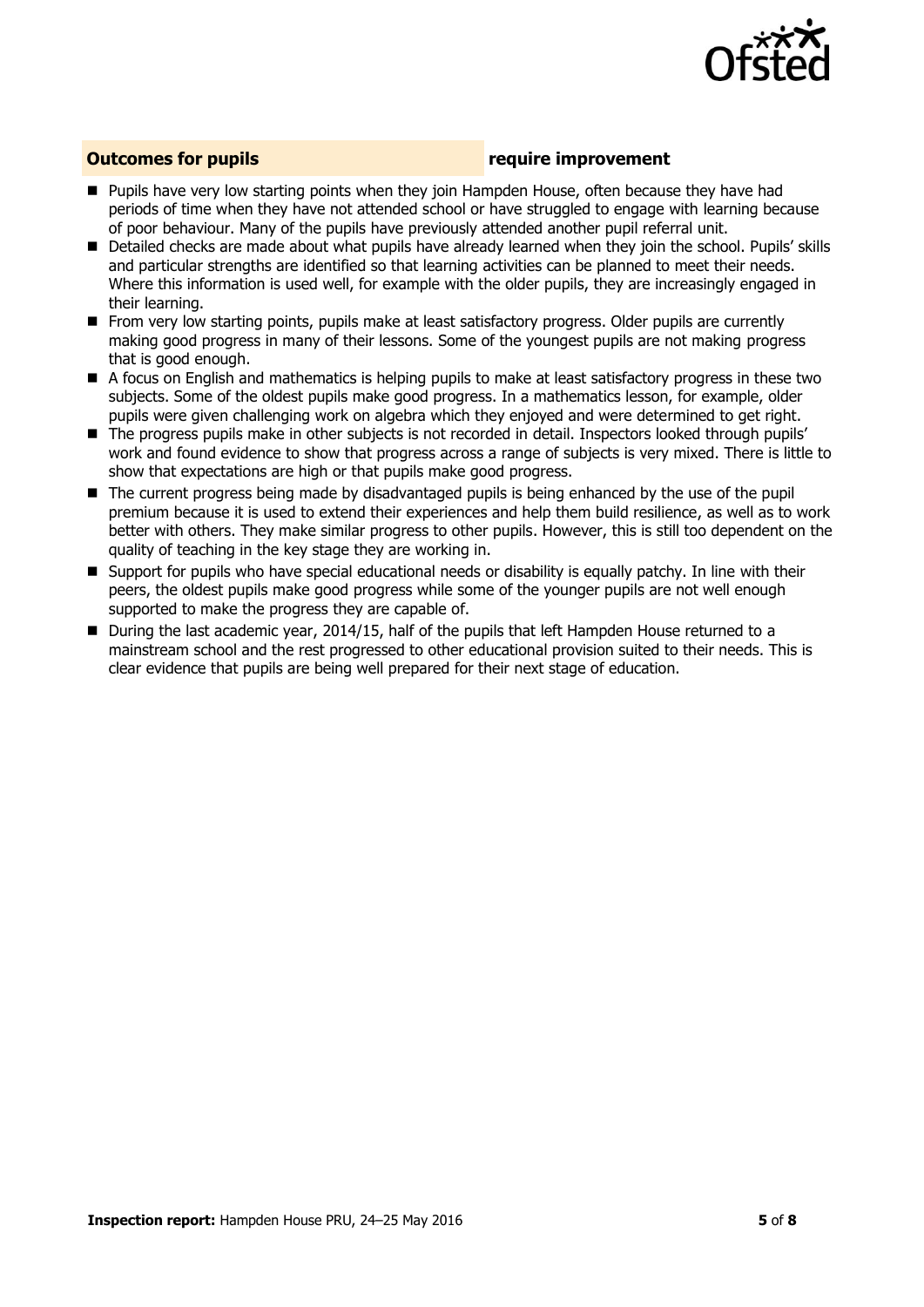

# **School details**

| Unique reference number  | 124530         |
|--------------------------|----------------|
| <b>Local authority</b>   | <b>Suffolk</b> |
| <b>Inspection number</b> | 10003789       |

This inspection was carried out under section 8 of the Education Act 2005. The inspection was also deemed a section 5 inspection under the same Act.

| <b>Type of school</b>                      | Pupil referral unit    |
|--------------------------------------------|------------------------|
| <b>School category</b>                     | Pupil referral unit    |
| <b>Age range of pupils</b>                 | $8 - 14$               |
| <b>Gender of pupils</b>                    | <b>Boys</b>            |
| <b>Number of pupils on the school roll</b> | 16                     |
| <b>Appropriate authority</b>               | The local authority    |
| <b>Chair</b>                               | Jane Sharp             |
| <b>Acting headteacher</b>                  | Graham Alcock          |
| <b>Telephone number</b>                    | 01787 373583           |
| Website                                    | www.hampdenhouse.net   |
| <b>Email address</b>                       | admin@hampdenhouse.net |
| Date of previous inspection                | 6 March 2013           |

#### **Information about this school**

- **Since the previous inspection, an acting headteacher has been appointed. There are three new members** on the management committee.
- Hampden House Hostel is a pupil referral unit (PRU) providing short-stay, full-time education and residential care for up to 24 pupils aged eight to 14 years old. They may have been permanently excluded from a mainstream school or may have moved from another PRU. Not all pupils are resident.
- Most pupils are White British.
- The proportion of pupils known to be entitled to free school meals is well above the national average.
- The proportion of pupils identified for special educational needs support, with a statement of special educational needs or with an education, health and care plan is above the national average.
- The school meets requirements on the publication of specified information on its website.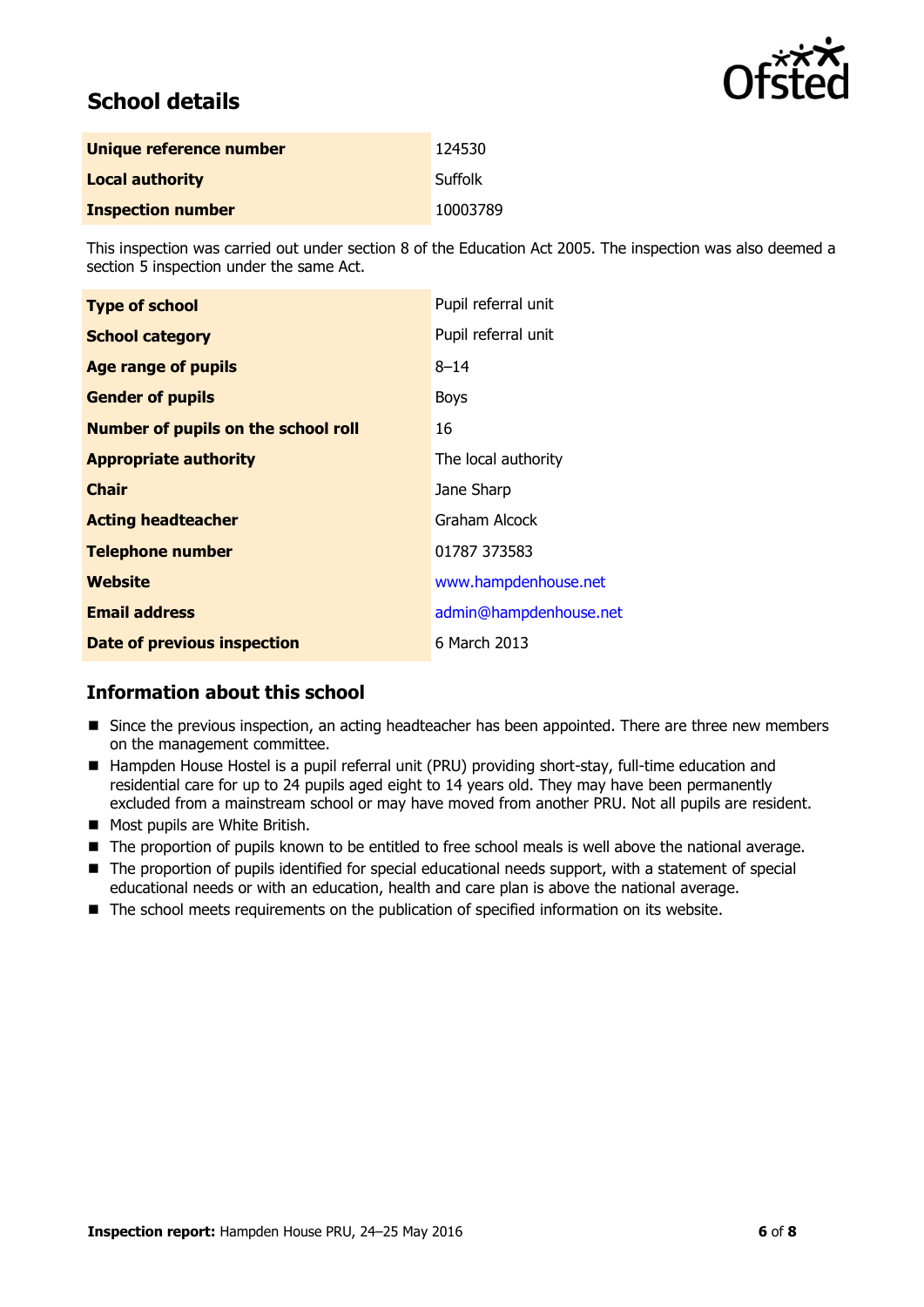

#### **Information about this inspection**

- **Inspectors met with school leaders, members of the management committee and groups of pupils.**
- Inspectors scrutinised school documents, including improvement plans, monitoring of teaching and pupil progress, self-evaluation and minutes of management committee meetings. They also looked at records of behaviour management and safeguarding documentation, including staff training records.
- **Inspectors spent time in all classes, observed lessons, looked at pupils' books and spoke to them about** their learning and behaviour. They spent time with pupils at break and lunchtime.
- There were insufficient responses to Ofsted's online questionnaire, Parent View, for them to be taken into account.

### **Inspection team**

Andrew Cook, lead inspector **Her Majesty's Inspector Sharon Wilson Ofsted Inspector**